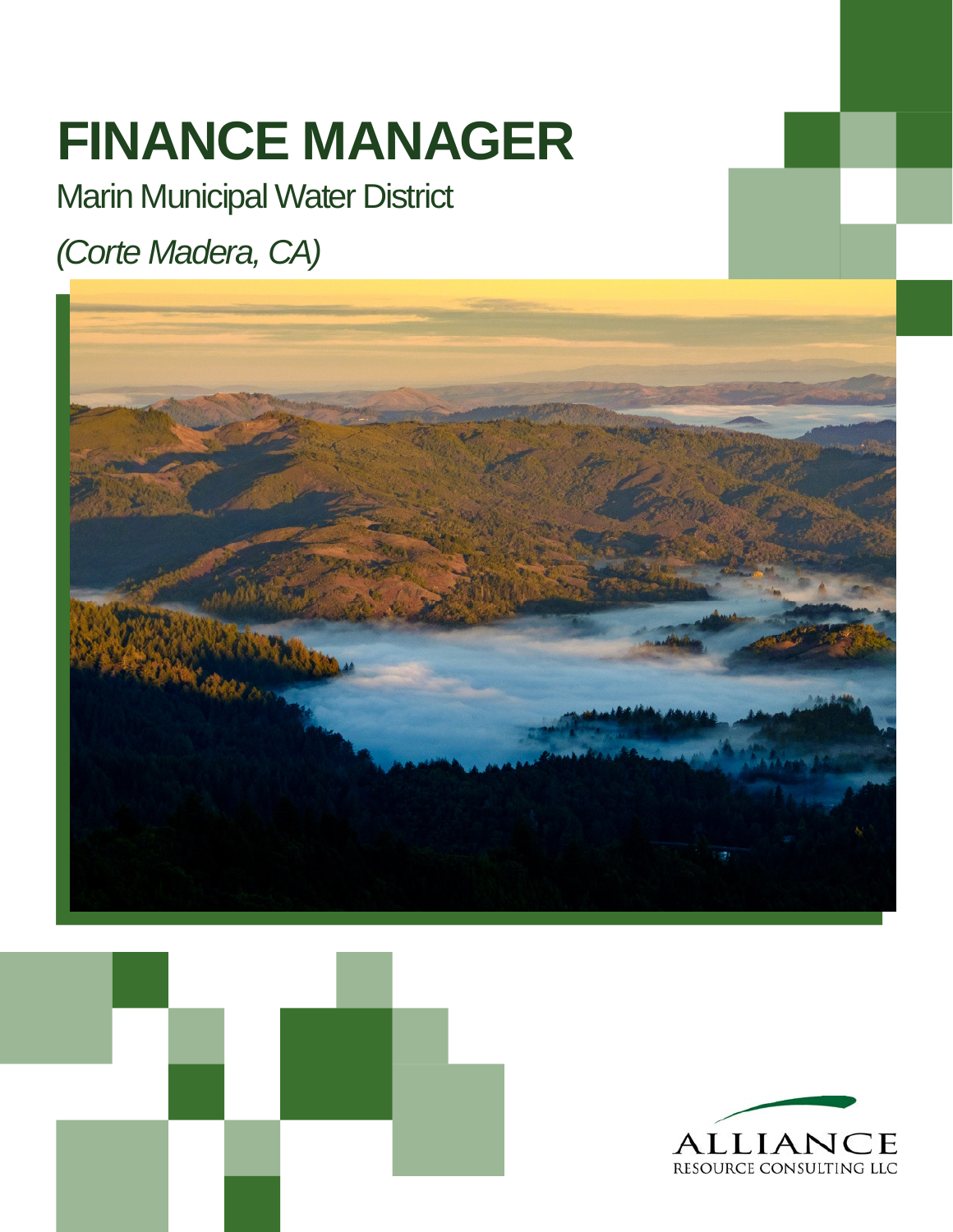#### alliance RESOURCE CONSULTING LLC



## **THE COMMUNITY**

Marin County is a dynamic community of involved residents who enjoy a high quality of life marked by beautiful beaches, groves of redwoods and oaks, rolling foothills, and scenic valleys. Marin is a recreation destination for the entire Bay area and is known for its combination of rural and suburban lifestyles. Marin County residents enjoy an abundance of cultural activities. The area has an excellent public school system and full spectrum health care available through Marin Health and Kaiser Permanente. All the delights and adventures of the San Francisco Bay area, Sonoma County, Napa County and the Pacific Ocean are within easy commuting distance.

#### **MARIN WATER**

Located north of San Francisco, just over the Golden Gate Bridge, the Marin Municipal Water District (Marin Water) delivers water to over 190,000 residents in a 147-square-mile area of southern and central Marin County. Marin Water serves ten incorporated cities and towns, including San Rafael, Mill Valley, Fairfax, San Anselmo, Ross, Larkspur, Corte Madera, Tiburon, Belvedere, and Sausalito, as well as other unincorporated portions of Marin County. The District owns and protects over 20,000 acres of watershed that flow into its seven reservoirs located on Mt. Tamalpais and in west Marin. The watershed also provides over 150 miles of roads and trails that serve over 2 million visitors annually.

Marin Water employs 240 full time employees and is governed by a fivemember Board of Directors, each of whom is elected to represent one of five geographic areas. The directors serve overlapping four-year terms. The Board establishes policy on the district's mission, goals, and operations.

Additional information can be found at [www.marinwater.org.](http://www.marinwater.org)

## **THE OPPORTUNITY**

Marin Water ended the 2021 fiscal year with strong financial performance. The year-end fiscal results included adequate reserves, solid operating revenues with budgetary constraints, and positive budget-to-actual results. The District continues to follow responsible financial policies and examine ways to be well positioned to ensure long-term fiscal sustainability.

Marin Water's financial goals also include responsibly managing its resources with care, foresight, and transparency. Throughout the year, its team is responsible for implementing the capital and operating budgets, continually monitoring fiscal performance, and working across the organization to develop long term financial plans.

In June of 2019, the District adopted its two-year budget for fiscal years 2021-22 and 2022-23. The total budget for fiscal year 2021-22 is \$114.8 million, which includes an operating budget of \$88.7 million and a capital budget of \$26.1 million. The fiscal 2022-2023 budget includes an operating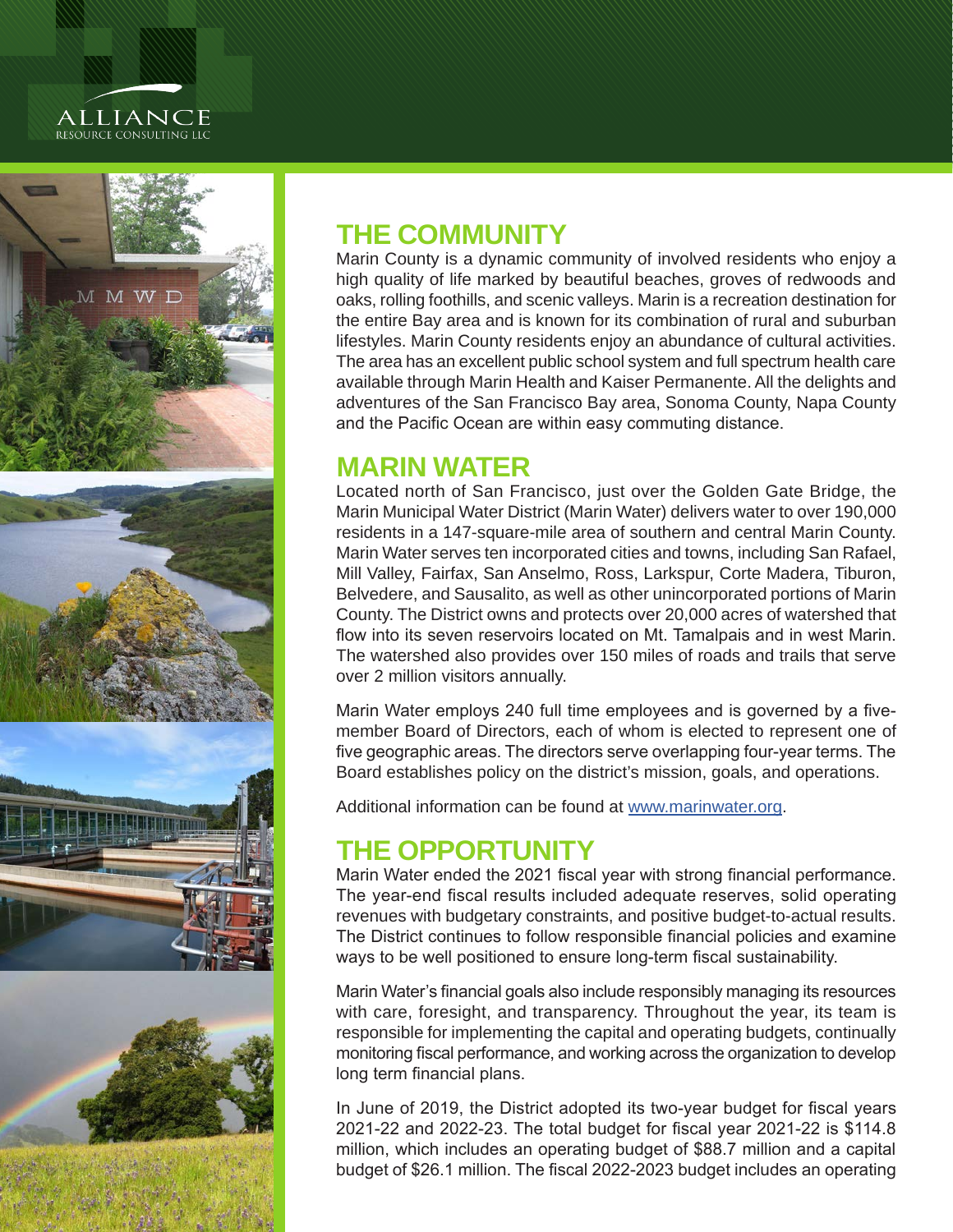budget of \$92.2 million and a capital budget of \$23.9 million. The biennial budget allows for greater investment in the infrastructure and continued protection and management of the watershed lands and reservoirs.

Reporting to the Finance Director/Treasurer, the Finance Manager plans, directs, and controls District programs in the areas of financial planning, reporting and control; as well as procurement, accounting, budgeting and auditing. This position supervises the 8-10 employees in the Accounting and Purchasing units, which include financial accounting, cash management, payroll, accounts payable, purchasing, and budget monitoring functions. This position is responsible for functional management of the financial modules of the District's enterprise resources planning (ERP) system including all financial accounting and HRIS modules. Finally, this position assists the Finance Director with financial strategic planning; and does related work as required.

## **THE IDEAL CANDIDATE**

Marin Water prides itself in providing outstanding fiscal management and excellent customer service to its community and stakeholders. The District is well known for its exciting and multi-faceted projects, engaged and active stakeholders and commitment to being an innovative environmental steward. It seeks an outstanding senior level public sector accountant to be its next Finance Manager.

The top areas of focus for the next Finance Manager will be:

- **• Operations**  Manage the day-to-day financial operations and staying abreast of GASB implementation
- **• Reporting**  Oversee the year-end audit process and annual financial reporting
- **• Fiscal Management and Budgeting**  Maintain district-wide budgetary controls and oversee payroll, procurement, and cash management functions
- **• Leadership and Staff Development**  Be a visible and supportive manager while also providing mentoring and coaching to staff

The ideal candidate will be a professional, hardworking leader with good judgement. This person will be an independent and self-starting manager that is comfortable delegating, mentoring and coaching Finance Division staff on a variety of assignments. They will also be collaborative, supportive and solutions-oriented with other departments. Lastly, the ideal candidate will be adaptable and able to reprioritize team assignments as the District continues to evolve to address new challenges.

#### *Education, Experience and Certifications*

Any combination equivalent to experience and education that could likely provide the required knowledge and abilities would be qualifying. A typical way to obtain the knowledge and abilities would be:

- Bachelor's degree in Business Administration, Accounting, or a related field, and preferably a Masters degree; and
- Seven years of increasingly responsible experience in administering the business operations of a public or private organization, preferably a utility, at least five of which must have included managing and administering a professional and technical staff.
- Experience with cost of service analysis and Proposition 218 requirements is a plus.
- Possession of CPA certificate is highly desirable.